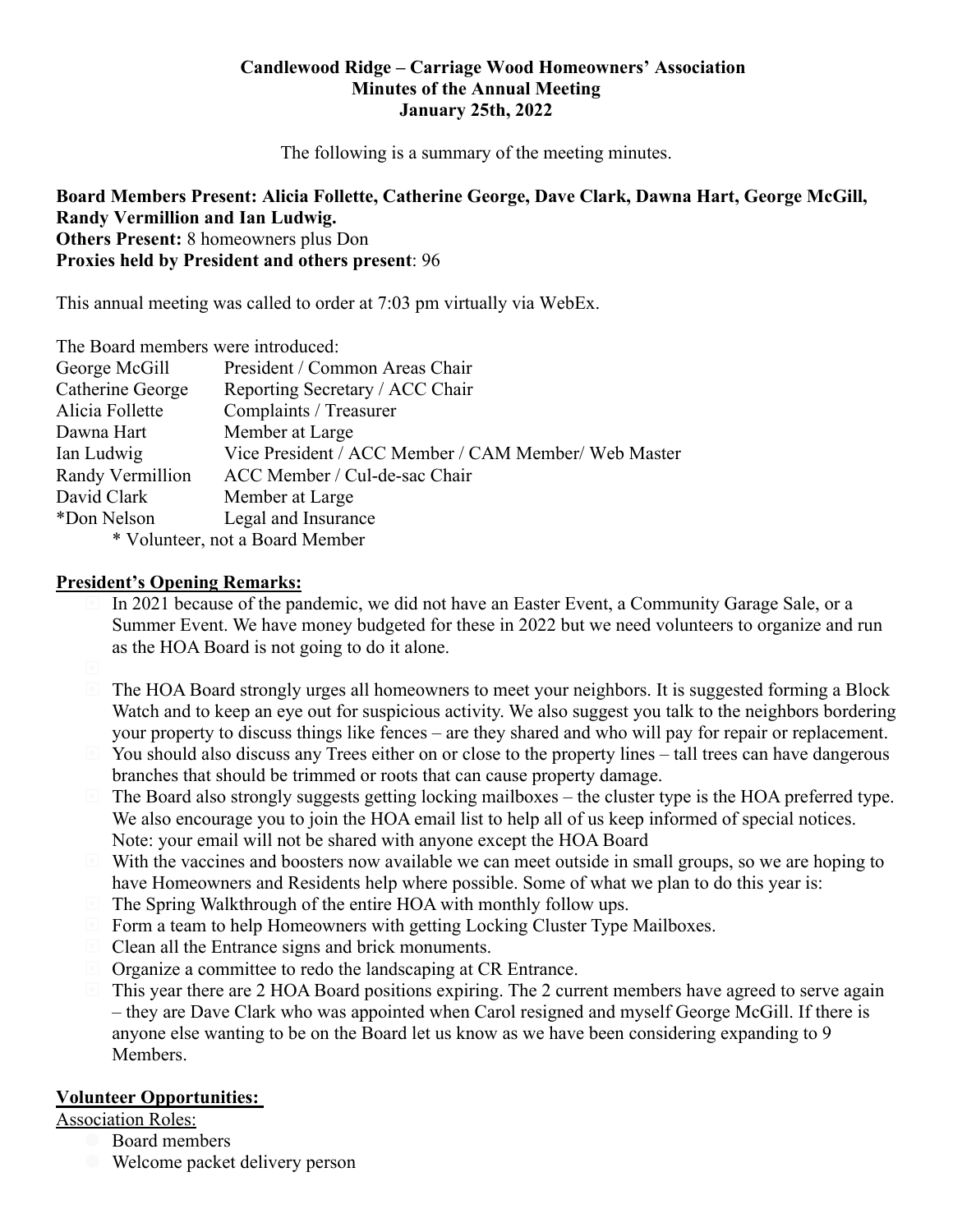- Spring and fall aesthetic walkthrough
- **Mailbox replacement project helpers**
- Capital improvement projects
	- CR Entrance Landscape design, CW entry signs, CR entry

#### **Events**

Easter Egg Hunt Helpers No date set CR/CW Garage Sale Helpers No date set Spring Clean Event Coordinator and Helpers No date set Summer Picnic Helpers No date set **Park Clean Ups** Help needed

## **Sam, our Sheriff's Patrol Representative Remarks:**

 This year in your neighborhood we saw a decline in reported police activity, with the exception of car prowls. Car prowls have become the major issue all over Fairwood. The majority of the prowls are to unlocked vehicles, we had only a few forced entries. Burglaries were down, probably because so many people are working from home due to covid. The one major incident was the home invasion Robbery. The major crimes detectives are working the case, hopefully we will make an arrest soon. We had a few stolen vehicles, and a few recovered stolen vehicles, mostly down by the apartment complex.

#### **Fire Report:**

There was no Fire Department representative. The fire department says it is strongly suggested to get carbon monoxide detectors. Do not run a generator inside the house.

## **Common Area Maintenance (CAM):**

With the many tall trees in our HOA fallen trees and branches are a continuing problem. Please notify the HOA if you see any or notice any trees or branches that are in danger of falling.

Keeping street drains clear of debris is the Homeowners responsibility. They are continually getting clogged by leaves and fir needles. Please try to keep the ones by your house clean.

If you see a downed or damaged street sign or one hidden by a tree or bushes, please contact King County Road Maintenance. They have a 24/7 phone 206-477-8100 or 1-800-527-6237 or email them at:

maint.roads@kingcounty.gov. They will need the exact address or intersection.

Reminder all dogs must be on leash. This is a King County Law as well as HOA Policy. Also please use the HOA provided Mutt Mitts to pick up after your dog.

We continue to have random King County Sheriff patrols done by Sam Shirley. These are paid for by the HOA as the County has cut back funding for neighborhood patrols. We currently have him patrol the Parks and any other trouble spots we have pointed out. If there is a certain area you feel needs checking on let me know and I will have him check on it.

Last January we had a big windstorm that downed a tall Hemlock tree which fell directly onto the wooden footbridge in CR Park. The bridge and railings had to be completely rebuilt. We had this done and it was completed in March for a cost of \$17,551.

We had this tree and another one nearby that was leaning badly cut up into rounds and left for Homeowners to take for firewood. We intend on doing this from now on and will inform all on our email list when we do. We

also had all 43 Maple trees at the CR Entrance, all along SE  $179^{th}$  St and along 159<sup>th</sup> Ave SE serviced by a certified arborist. They did what is called a 'Canopy Raise' on all of them and cut off several large branches that were overhanging the sidewalk or street and any dangerous ones. The cost for this was \$15,826. We also had 6 trees cut down in CW Park that were dead or in danger of falling.

We had the wooden shed at CR Park removed as it had been vandalized too many times and had become an eyesore.

We had all Common Areas as well as all 18 Cul de sacs barked this year. The cost for this was \$7910 plus tax. Irrigation system – when the sprinklers were first turned on this year they found 3 heads that had to be replaced. In August I was informed of a big hole full of water in the CW Playground area. Canber inspected and found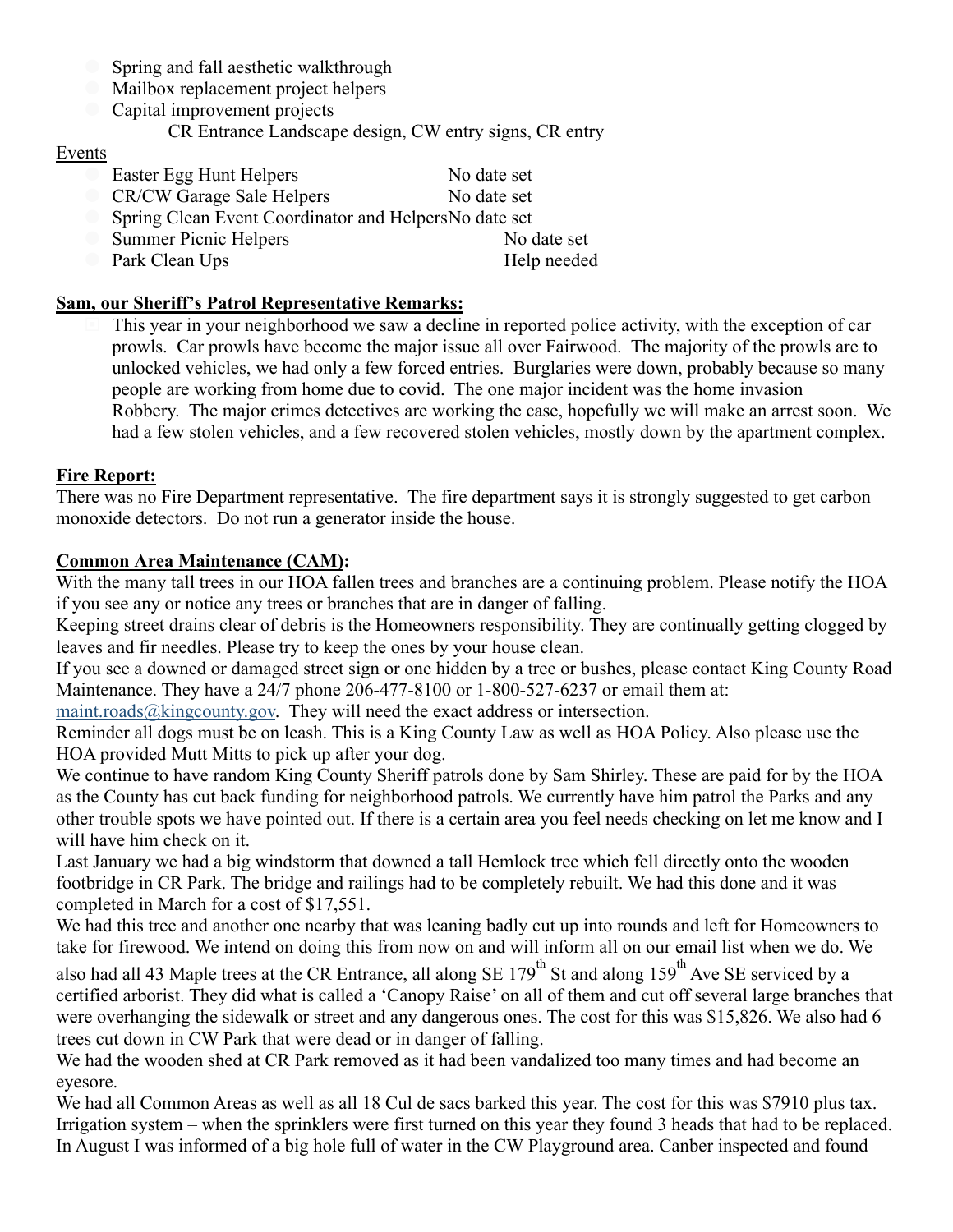that the irrigation line had cracked which they repaired. In CR toddler park water was collecting in the SE corner. Canber installed a catch basin and ran 30 ft of drainpipe into the nearby woods. They also added 2 cu ft of play chips to fill in several low spots.

We were notified by a Homeowner that another HO whose house backs up to CW Park had built a new fence that extended about 5 ft further than the old fence toward the park. Since the HOA has never had a survey done at the park and because there were several other possible encroachments, we voted to have a formal survey done. This was done on Oct. 14 and  $15<sup>th</sup>$  to all the properties surrounding CW Park. We now have a recorded survey, and the HOA has a paper copy. This will help us identify any encroachments but also help any HO's that want to do landscaping or build a fence. There are metal rebar rods in the ground marking every property's property line – PLEASE NOTE: it is illegal to remove or move these. We have notified 4 HO's that have fences or landscaping way over the property line. We have just recently received the paper copy of the survey and it shows several others that are also over that we will be contacting them soon. The total cost of the survey and the filing came to \$3150 plus tax.

The detention pond in CR Div. 3 on SE  $176<sup>th</sup>$  Pl. – the HOA was informed last year that this parcel belongs to the HOA and not the County. The County wants to upgrade the facility and informed us that the HO on the West side has encroached onto the parcel with landscaping and a fence. He is claiming 'adverse possession' and has retained a Lawyer. We have notified the HOA Lawyer and they are in contact with each other. It appears that there will be a lawsuit as he is refusing to give back the land and the HOA Board agrees that this area like our other 'Common Areas' is not subject to 'adverse possession' as per RCW 36.70A.165. The County has determined they can do the necessary work around the encroachment, and we have signed the necessary papers allowing them to proceed. They intend on starting in Jan. or Feb. weather permitting. We will continue to keep all of you informed in the Monthly Meetings.

## **Cul de Sac Annual Report - 2021**

Committee encompasses 18 Cul-de-Sac Islands in CR and 5 Retention/Detention Ponds in CR & CW All 18 Islands and Ponds are monitored monthly for landscape maintenance and curb/asphalt condition – repairs as required

All Islands and appropriate Ponds received beauty bark this summer

A number of foundation plants and trees were stressed during our very hot and dry summer - most have recovered nicely

Island #14 (156<sup>th</sup> Ave SE) had a large truck run over shrubbery. Camber trimmed damaged bushes and they are recovering

Retention Pond at 3<sup>rd</sup> entrance to CW received new sidewalk, had a broken tree removed, and "No Dumping" sign replaced.

Large Retention Pond in CW along pipeline had chain link gate repaired by King County

# **Architecture Control Committee (ACC) Report:**

Catherine explained what projects need an ACC approval and how to contact the ACC. She reported on what ACC requests had been received in 2021.

Projects that need Architectural Control Committee (ACC) approval:

- roof replacement
- exterior painting
- window replacement
- fencing
- decks
- driveway repair/replacement
- major landscaping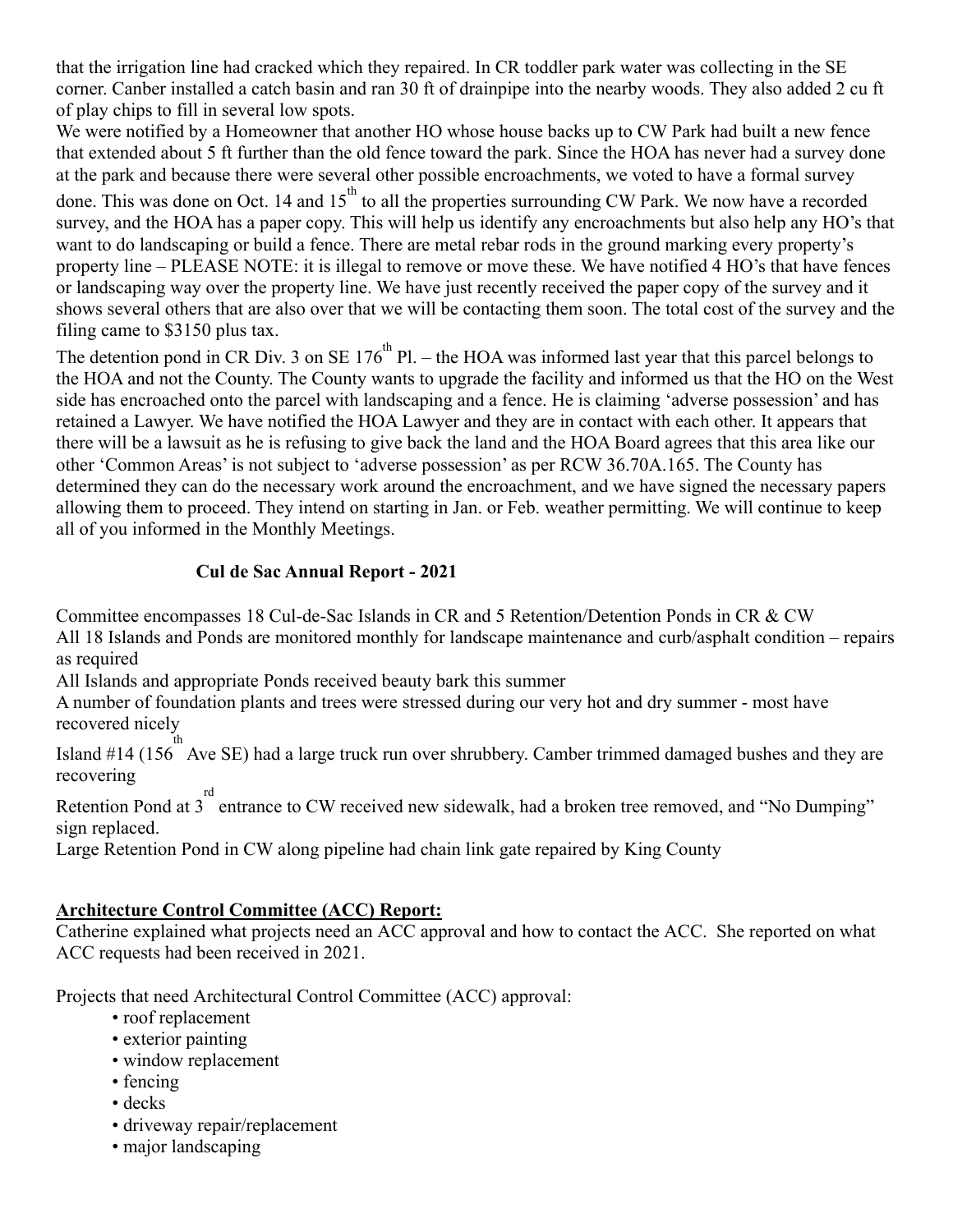- sheds
- mailboxes
- any additional exterior projects
- Emergency requests will be handled as quickly as possible.

• ACC Requests must be received in writing and have an ACC request form attached to it. A form must include a valid phone number, name and address.

• Please allow at least 30 days before your project begins to get approval!

• All requests may be submitted via E-Mail except possibly for paint as they require physical paint samples (actual paint chips) if the paint may be in question.

| Number of Request for 2021 |        |
|----------------------------|--------|
| January - March            | 22     |
| April-June                 | 68     |
| July-September             | 78     |
| October-December           | 24     |
| <b>Total Requests:</b>     | $192*$ |

 \* Of all of the ACR requests received, six were disapproved, one was replaced and one was partially approved.

In 2020, we had 151 requests processed

Our website (www.crcwhoa.org) provides access to the ACC Request Form and all ACC related Homeowner's Association information. You can print or download a copy of the ACC Request Form and the ACC Rules & Regulations from the website.

For questions regarding ACC Projects, the ACC Chairman can be reached at: architecture@crcwhoa.org. It is recommended that you contact the ACC Chair again if you have not received any feedback on your written request within 20 days of mailing it to the Association or 14 days of e-mailing it.

Contact the ACC Chair for emergency projects, and give your phone # or email address and state the type of emergency. The ACC will make a concerted effort to expedite the handling of all emergency requests. (If possible, use e-mail rather than voice mail or U.S. Mail for speed.)

Our CC&Rs and Rules and Regulations clearly state that exterior projects such as roofs, house painting (even if you are painting the house/garage the same color), windows, fencing, decks, driveways, major landscaping and decks/patios require the submission and approval of an ACC request before commencing the project. The ACC has up to 30 days to respond to an ACC request, but tries to respond much sooner than that. Our goal is to approve\disapprove in less than 14 days.

Please note the following:

All ACC requests must be received in writing or as an attachment to an e-mail, on the ACC Request Form, at least 30 days before the project begins! Mail them to CR/CW HOA, PO Box 58397, Renton, WA 98058. Emailed ACC Request Forms are now accepted for projects involving paint unless the color is questionable. ACC requests must be on the proper form, be signed and have a valid phone number. If for paint, they must indicate where the paint will be used (body, trim, garage door, front door, …).

## **Complaints and Compliance Report:**

- 2022 Aesthetic
- All properties may be surveyed in Spring with follow review in the summer.
- Follow up on violations will result in fines if issues not resolved.
- This effort is not intended to replace or eliminate the existing complaints process.
- All complaints must be in writing and signed.
- Current Complaint Process: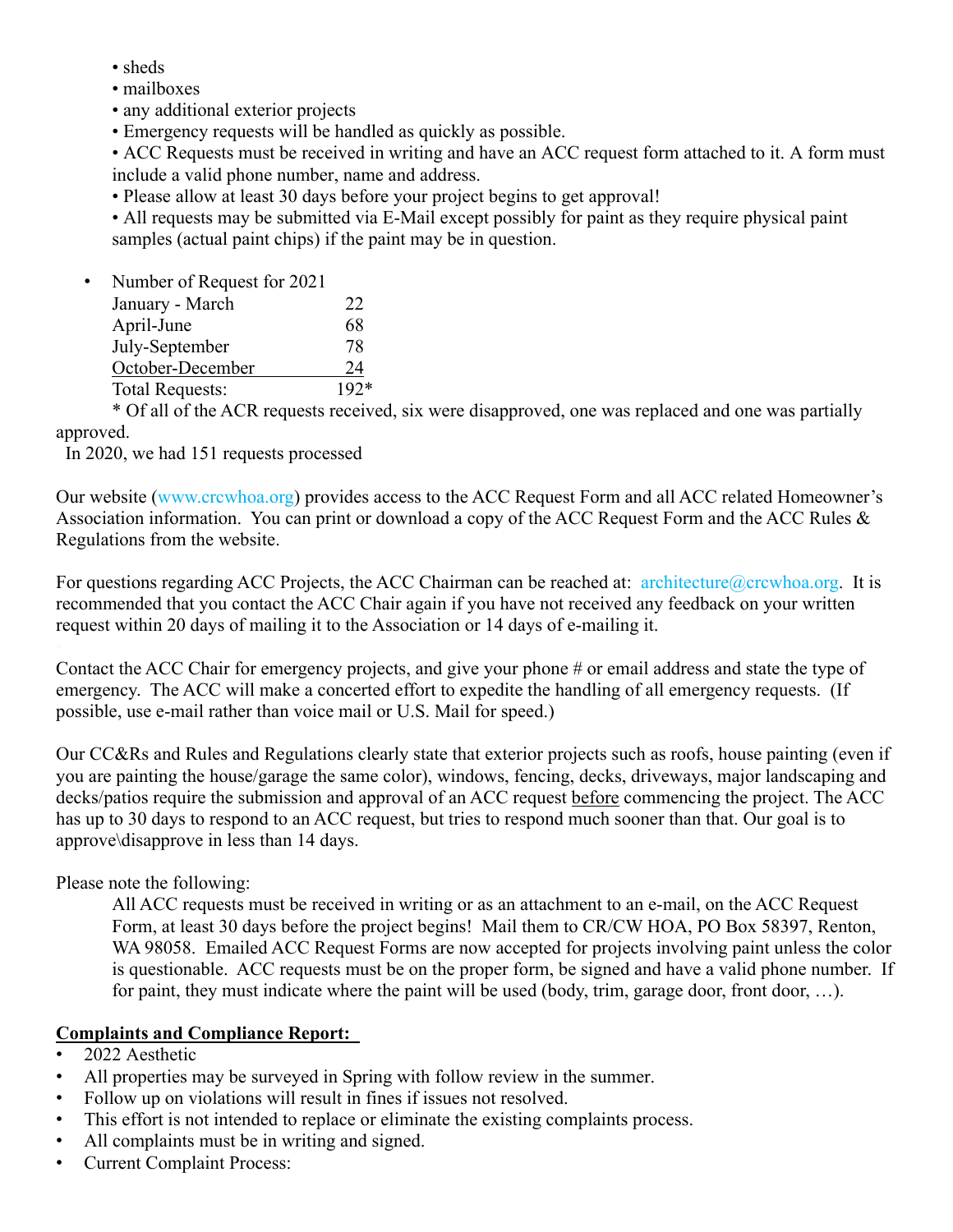- 1. Complaint received
- 2. Visual inspection done to confirm complaint
- 3. Send letter to homeowner (30 day deadline)
- 4. Check back in 2 weeks to see if compliance has been met.
- : If so, send thank you letter
- : If not, return again in 2 weeks to check if compliance met
- 5. If not in compliance at the end of deadline,
- send 2nd letter by Certified Mail (14 day deadline)
- 6. Repeat Process of Step 4
- 7. Fines start after 14 day deadline if not in compliance.

HOA website at www.crcwhoa.org provides additional information on each Rules & Regulations, the monthly Board Meeting minutes, and all needed forms

Review of 2021 complaints received: total 46

- Paint 5
- Yard Maintenance 9
- Animal (dogs/noise/unleashed) 2
- Vehicles (cars/recreational/trailers) 16
- $\Box$  Trash bins visible 4
- Noise (excessive) 2
- Fences 3
- $\blacksquare$  Misc/non-issues 4
- $\blacksquare$  \*\* Please be mindful that the HOA cannot/does not have any
	- governance over back yard issues, unless it can be viewed
	- from the street. We, also, cannot interject in shared fence issues or trees with overhanging limbs. Thank you

George talked about the postcard project process, which is separate from the normal complaints process.

## **Treasurer's Report:**

George and Don discussed the current fund balances, the 2021 budget and how we did against it. They showed the following information:

- The 2022 Capital Reserves Study (Don)
- The 2022 Capital Improvements Statement (Don)
- The 2021 Finance Statement (George)
- The Fund Balances as of  $12/31/2021$  (George)
- The 2022 Budget (George)

## **Legal and Insurance:**

No report

## **Community Events Report:**

No report due to the pandemic

## **Nominations for new Board Members**

There are two Board member slots open. The two Board members whose terms are expiring are willing to serve another term. The nominating committee (Catherine is chair) did not have any proposed nominees. Due to the fact that they were unopposed, there was no secret ballot. It was moved, seconded and passed to re-elect George McGill and Dave Clark to the expiring slots. If anyone is interested in joining the Board, please come to a Board meeting. The roles and responsibilities of Board members are posted on the web page.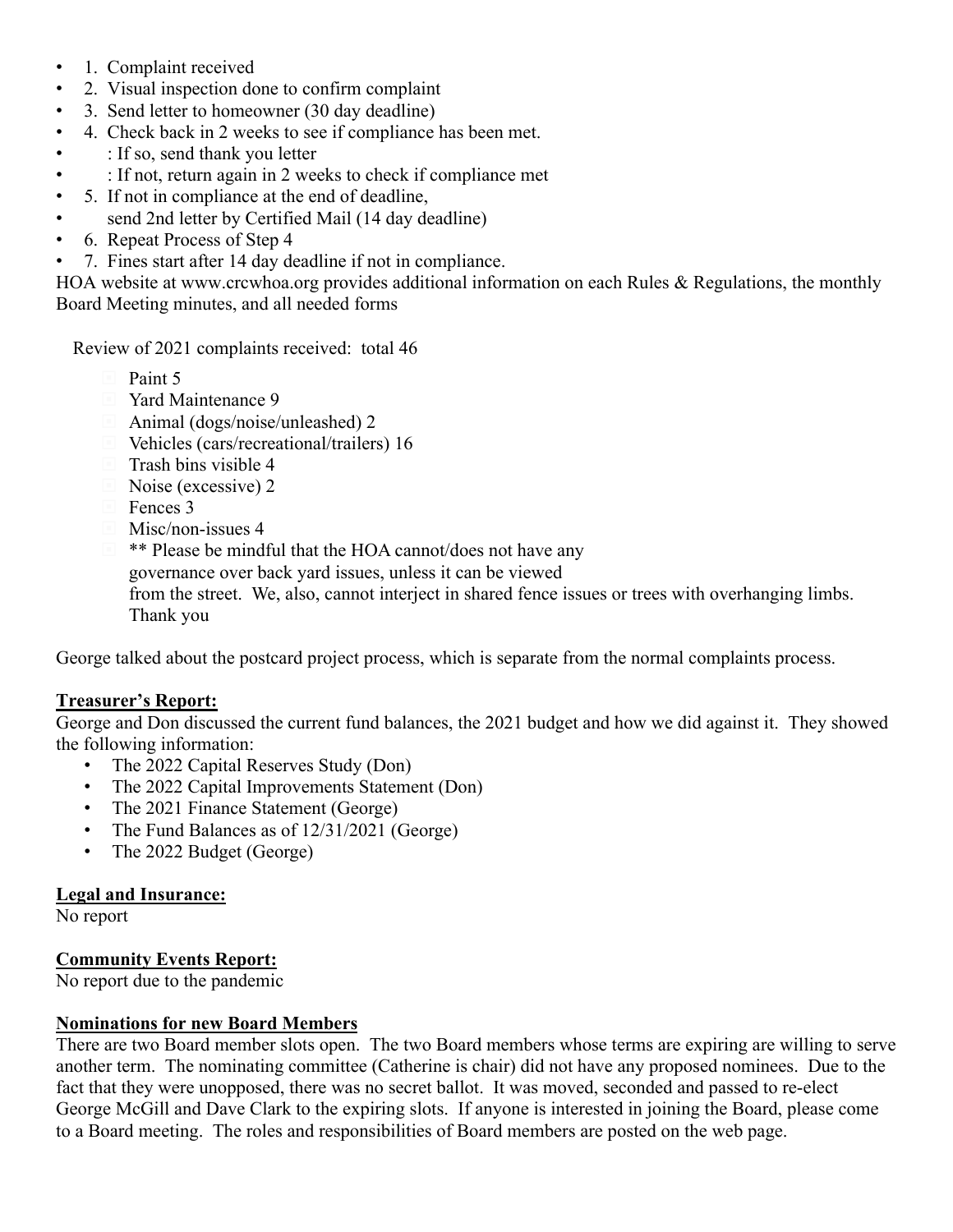**All Board members are expected to attend each HOA monthly meeting and the Annual Meeting, and give their Monthly/Annual reports. Board members are also expected to help on various Committees and activities. One or two absences are allowed, but if you have to miss a Board Meeting, you would get your monthly report to another Board Member to present at the Meeting.**

Roles for the 2021 HOA Board Members

| George McGill                   | President / Common Areas Chair                       |  |
|---------------------------------|------------------------------------------------------|--|
| Catherine George                | Reporting Secretary / ACC Chair                      |  |
| Alicia Follette                 | Complaints / Treasurer                               |  |
| Dawna Hart                      | Member at Large                                      |  |
| Ian Ludwig                      | Vice President / ACC Member / CAM Member/ Web Master |  |
| Randy Vermillion                | ACC Member / Cul-de-sac Chair                        |  |
| David Clark                     | Member at Large                                      |  |
| *Don Nelson                     | Legal and Insurance                                  |  |
| * Volunteer, not a Board Member |                                                      |  |

# **Questions from Floor**

One homeowner mentioned that some homes were showing cracks in the brick chimneys. They should be looked at before a fire is started. Also, electrical panels may need to be replaced if any upgrades are being done to the house.

It was mentioned that you can call the non-emergency police number if you see a car that does not appear to belong. They can determine if it was stolen.

A question was asked about whether the roads will be repaved by the County.

A question was asked about whether the Board has considered removing the islands in CR to save maintenance money. The answer is that the cost of removing the infrastructure in many of the islands was too high (\$10,000 plus for one island's sewer vault, for example).

**Special Topics:** Visit our Website and contact the HOA via Email at:

Web – www.crcwhoa.org

Email – president@crcwhoa.org info@crcwhoa.org

If you would like to give us your email address in order to be added to our email announcements, please send your info to bookkeeper@crcwhoa.org.

A motion was made to adjourn the meeting at 8:11 pm.

# **Next Board Meetings:**

- February  $15^{th}$ ,  $2022$
- March  $15<sup>th</sup>$ , 2022
- April  $19<sup>th</sup>$ , 2022
- May  $17^{th}$ , 2022
- June  $21^{st}$ , 2022
- $\bullet$  July 19<sup>th</sup>, 2022
- August  $16^{th}$ , 2022
- September  $20<sup>th</sup>$ , 2022
- October  $18<sup>th</sup>$ , 2022
- November  $15<sup>th</sup>$ , 2022
- $\bullet$  December 20<sup>th</sup>, 2022
- $\bullet$  January 17<sup>th</sup>, 2023
- February  $21<sup>st</sup>$ , 2023
- $\bullet$  March 21<sup>st</sup>, 2023